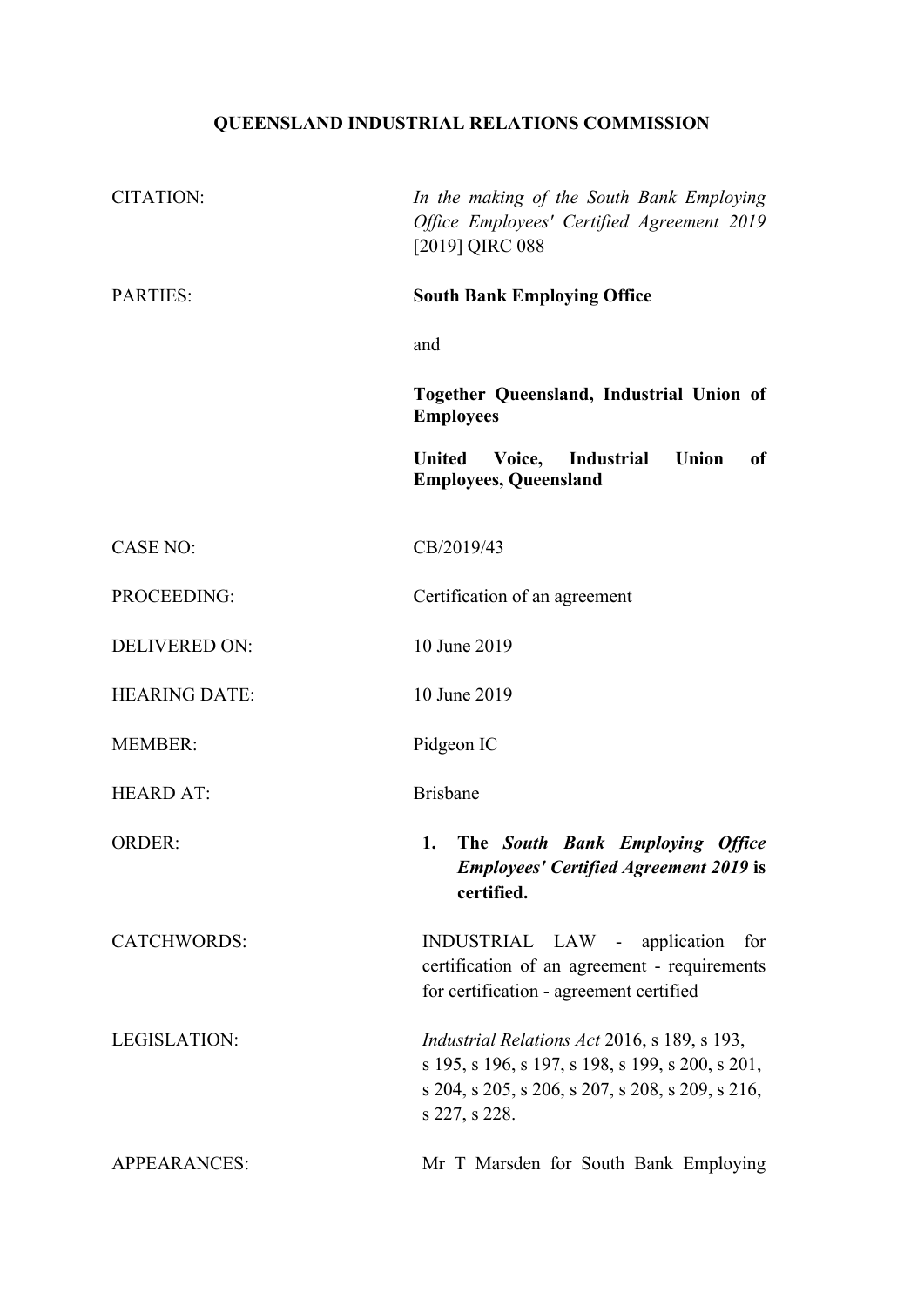**Office** 

Mr D Peverill of United Voice, Industrial Union of Employees Ms N Vigor of Together Queensland Industrial Union of Employees

## **Reasons for Decision**

- [1] The South Bank Employing Office has made an application to certify an agreement pursuant to s 189 of the *Industrial Relations Act 2016* (the Act). As required by s 189(3) of the Act, the application was made within 21 days of the date on which the agreement was made. The agreement is between the South Bank Employing Office and the following employee organisations:
	- Together Queensland Industrial Union of Employees; and
	- United Voice, Industrial Union of Employees, Queensland.
- [2] The agreement has been signed by all parties to the agreement,<sup>1</sup> and the agreement was approved by a valid majority of relevant employees in a properly conducted ballot.<sup>2</sup>
- [3] The agreement replaces the pre-existing agreement, *South Bank Employing Office Employees' Agreement 2016*.
- [4] In certifying the agreement, the Commission has regard to the submissions of the parties and the affidavits of William John Delves affirmed 22 May 2019. The Commission determines that:<sup>3</sup>
	- Each relevant requirement under subdivision 2 of Division 2 of Part 5 of the Act has been satisfied;<sup>4</sup> and
	- there was nothing in the agreement which would require the Commission to refuse to grant the application under subdivision 3 of Division 2 of Part 5 of the Act  $5$

<sup>1</sup> *Industrial Relations Act* 2016, s 196(1).

<sup>2</sup> Affidavit of William John Delves, Chief Executive Officer, affirmed 22 May 2019.

<sup>3</sup> *Industrial Relations Act* 2016, ss 193(1)(a)-(b).

<sup>4</sup> Ibid ss 195, 196, 197, 198, 199, 200(1)(b), 201(b).

<sup>5</sup> Ibid ss 204, 205, 206, 207, 208, 209.